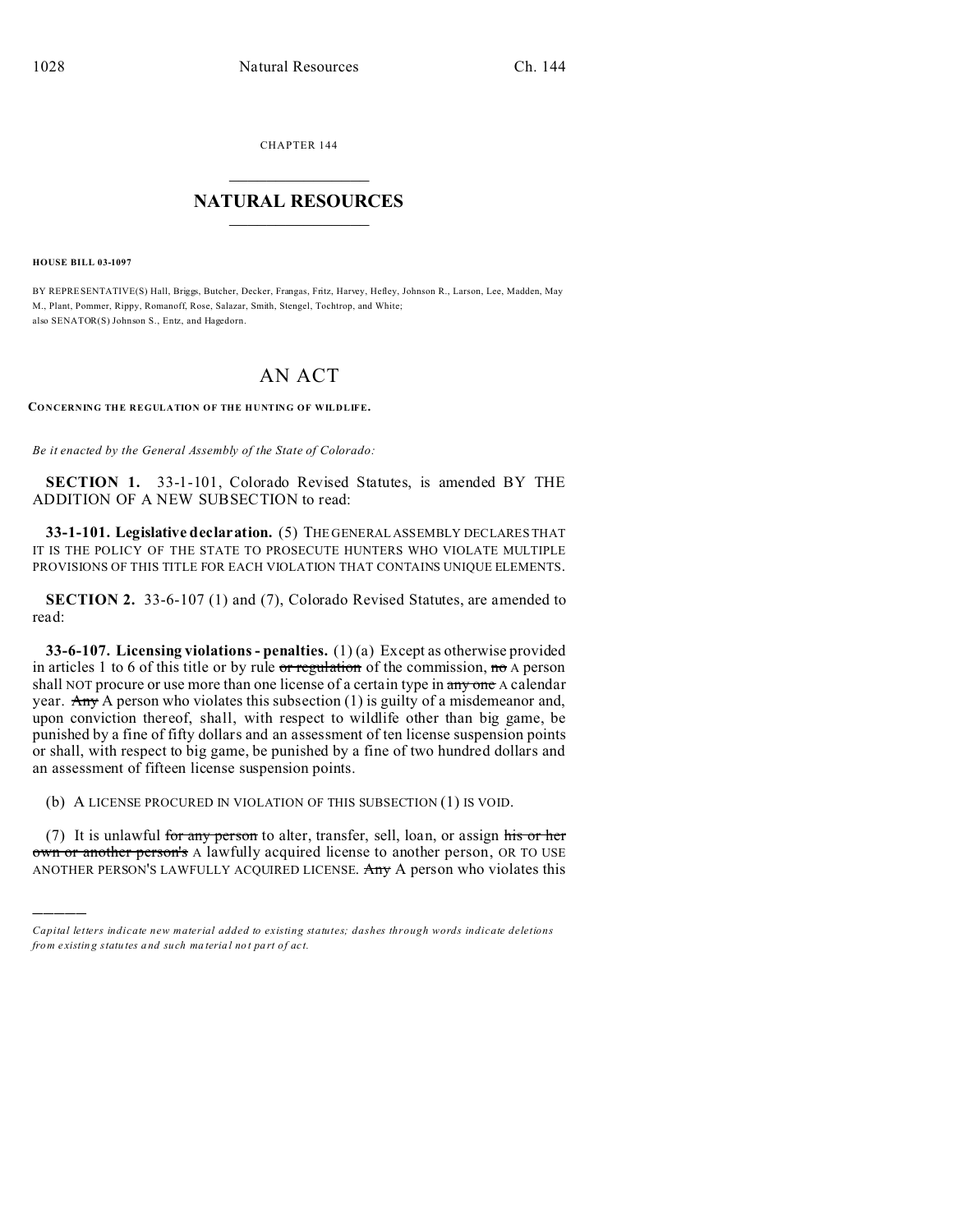subsection (7) is guilty of a misdemeanor and, upon conviction thereof, shall be punished by a fine of two hundred dollars and an assessment of fifteen license suspension points, and any licenses so used are void.

**SECTION 3.** The introductory portion to 33-6-117 (1) and 33-6-117 (1) (a) and (2), Colorado Revised Statutes, are amended to read:

**33-6-117. Willful destruction of wildlife - legislative intent.** (1) Except as is otherwise provided in articles 1 to 6 of this title or by rule or regulation of the commission, it is unlawful for any A person to hunt or take, or to solicit another person to hunt or take, any wildlife and detach or remove, with the intent to abandon the carcass or body, only the head, hide, claws, teeth, antlers, horns, internal organs, or feathers or any or all of such parts; TO ABANDON THE CARCASS OR BODY OF SUCH WILDLIFE; or to  $\frac{1}{k+1}$  TAKE and abandon any wildlife. Any A person who violates this subsection (1), with respect to:

(a) Big game, eagles, and endangered species, commits a class 5 felony and shall be punished as provided in section 18-1.3-401, C.R.S., and, in addition, shall be punished by a fine of not less than one thousand dollars nor more than twenty thousand dollars. For offenses committed on or after July 1, 1985, the fine shall be in an amount within the presumptive range set out in section  $18-1.3-401(1)$  (a) (III), C.R.S. Upon such conviction, the commission may SHALL permanently ASSESS TWENTY LICENSE SUSPENSION POINTS AND suspend all THE wildlife license privileges FOR ONE YEAR TO LIFE of the person convicted.

(2) The purpose and intent of this section is to protect the wildlife of this state from wanton, ruthless, or wasteful destruction or mutilation for their heads, hides, claws, teeth, antlers, horns, internal organs, or feathers, FROM BEING TAKEN AND ABANDONED, or any or all of the foregoing, and the provisions of this section shall be so construed.

**SECTION 4.** 33-6-124, Colorado Revised Statutes, is amended to read:

**33-6-124. Use of a motor vehicle or aircraft.** (1) (a) Unless otherwise permitted by commission rule,  $\sigma r$  regulation, it is unlawful for any A person to hunt, take, or harass  $\frac{a}{(m+1)}$  wildlife from or with  $\frac{a}{(m+1)}$  A motor vehicle. A PERSON WHO VIOLATES THIS PARAGRAPH (a) IS GUILTY OF A MISDEMEANOR AND, UPON CONVICTION THEREOF, SHALL BE PUNISHED BY A FINE OF TWO HUNDRED DOLLARS AND AN ASSESSMENT OF TEN LICENSE SUSPENSION POINTS.

(b) UNLESS OTHERWISE PERMITTED BY COMMISSION RULE, IT IS UNLAWFUL FOR ANY PERSON TO DISCHARGE A FIREARM OR RELEASE AN ARROW FROM A MOTOR VEHICLE WITH THE INTENT TO TAKE WILDLIFE. A PERSON WHO VIOLATES THIS PARAGRAPH (b) IS GUILTY OF A MISDEMEANOR AND, UPON CONVICTION THEREOF, SHALL BE PUNISHED BY A FINE OF TWO HUNDRED DOLLARS AND AN ASSESSMENT OF TEN LICENSE SUSPENSION POINTS.

(2) It is unlawful for any person airborne in any aircraft to spot or locate any wildlife and communicate the ITS location thereof to any A person on the ground as an aid to hunting or pursuing said wildlife; and it is unlawful for such airborne person or person on the ground receiving such communication to pursue, hunt, or take game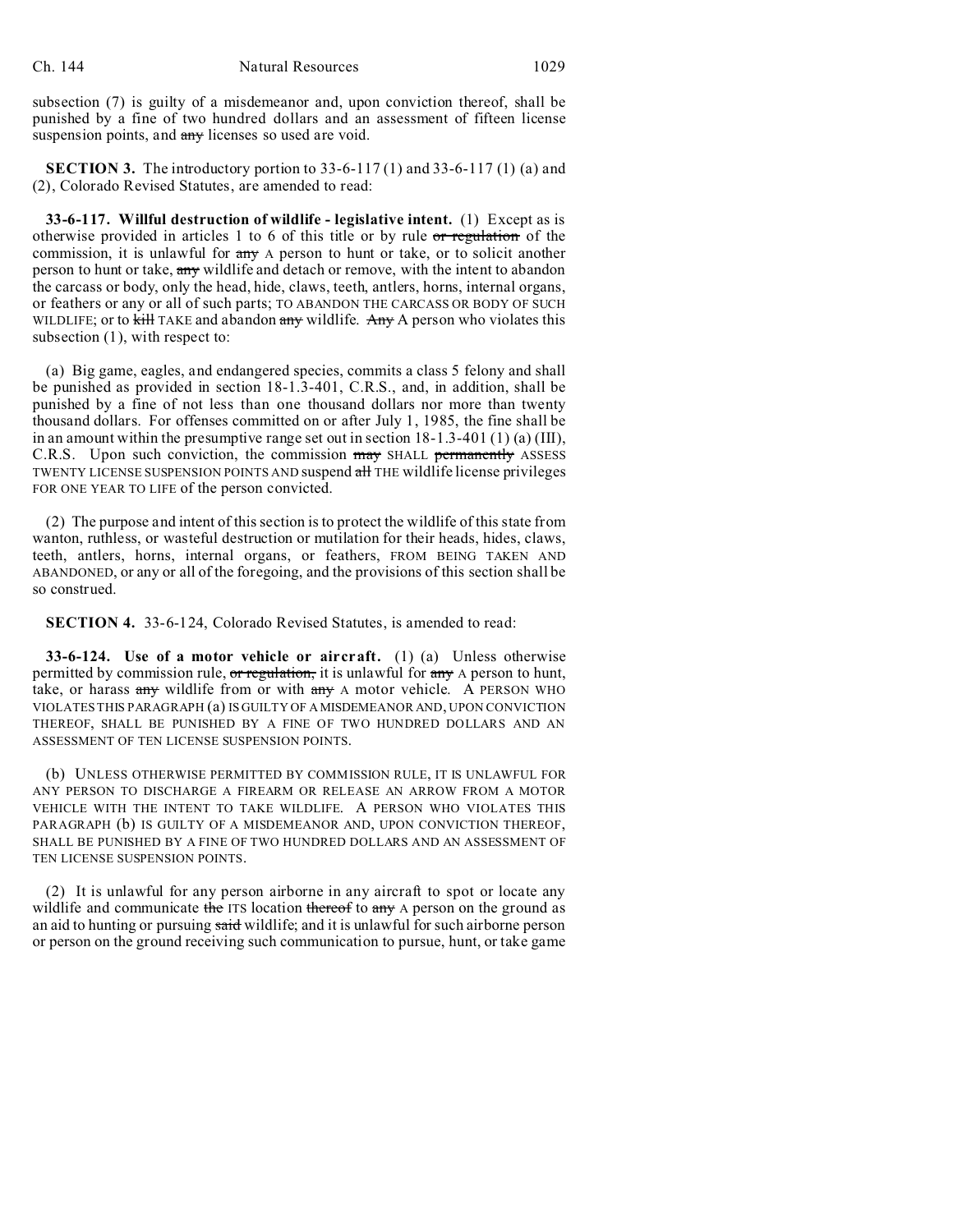1030 Natural Resources Ch. 144

on the same day or the day following such flight. A PERSON WHO VIOLATES THIS SUBSECTION (2) IS GUILTY OF A MISDEMEANOR AND, UPON CONVICTION THEREOF, SHALL BE PUNISHED BY A FINE OF TWO THOUSAND DOLLARS AND AN ASSESSMENT OF FIFTEEN LICENSE SUSPENSION POINTS.

(3) Any IT IS UNLAWFUL FOR TWO OR MORE PEOPLE ON THE GROUND, IN A MOTOR VEHICLE, OR IN A VESSEL TO USE ELECTRONIC DEVICES TO COMMUNICATE INFORMATION IN THE FURTHERANCE OF A VIOLATION OF ARTICLES 1 TO 6 OF THIS TITLE OR OF A COMMISSION RULE. A person who violates this section SUBSECTION  $(3)$ is guilty of a misdemeanor and, upon conviction thereof, shall be punished by a fine of two hundred dollars and an assessment of fifteen license suspension points.

**SECTION 5.** 33-6-127, Colorado Revised Statutes, is amended to read:

**33-6-127. Hunting with artificial light, night vision, or thermal imaging** devices. (1) (a) Unless otherwise provided by commission rule or regulation and except as provided in section 33-6-107 (9) for persons owning or leasing land, members of their family, or their agents, it is unlawful for any person to utilize any artificial light as an aid in hunting or taking any wildlife. For the purposes of this section SUBSECTION (1), the possession of any firearm with cartridges in the chamber or magazine or loaded with powder and ball or a strung bow, unless the bow is cased, while attempting to project any artificial light into areas where wildlife may be found is prima facie evidence of a violation of this section.

(b) Any A person who violates this section SUBSECTION (1) is guilty of a misdemeanor and, upon conviction thereof, shall be punished by a fine of two hundred dollars and an assessment of twenty license suspension points.

(2) (a) UNLESS OTHERWISE PROVIDED BY COMMISSION RULE AND EXCEPT AS PROVIDED IN SECTION 33-6-107 (9) FOR PERSONS OWNING OR LEASING LAND, MEMBERS OF THEIR FAMILY, OR THEIR AGENTS, IT IS UNLAWFUL FOR A PERSON TO UTILIZE ELECTRONIC NIGHT VISION EQUIPMENT, ELECTRONICALLY ENHANCED LIGHT-GATHERING OPTICS, OR THERMAL IMAGING DEVICES AS AN AID IN HUNTING OR TAKING WILDLIFE OUTSIDE LEGAL HUNTING HOURS ACCORDING TO COMMISSION RULES.

(b) A PERSON WHO VIOLATES THIS SUBSECTION (2) IS GUILTY OF A MISDEMEANOR AND, UPON CONVICTION, SHALL BE PUNISHED BY A FINE OF TWO THOUSAND DOLLARS AND AN ASSESSMENT OF TWENTY LICENSE SUSPENSION POINTS.

**SECTION 6.** 33-1-102 (1), (2), (28), and (38) (e), Colorado Revised Statutes, are amended, and the said 33-1-102 is further amended BY THE ADDITION OF A NEW SUBSECTION, to read:

**33-1-102. Definitions.** As used in this title, unless the context otherwise requires:

(1) "Bag limit" means the maximum amount, expressed in numbers, of wildlife which may be lawfully taken, caught, killed, or possessed by any one person during any one day or other specified period of time. "ANTLER POINT" MEANS A PROJECTION OF AN ANTLER THAT IS AT LEAST ONE INCH LONG AND LONGER THAN THE WIDTH OF THE BASE OF SUCH PROJECTION.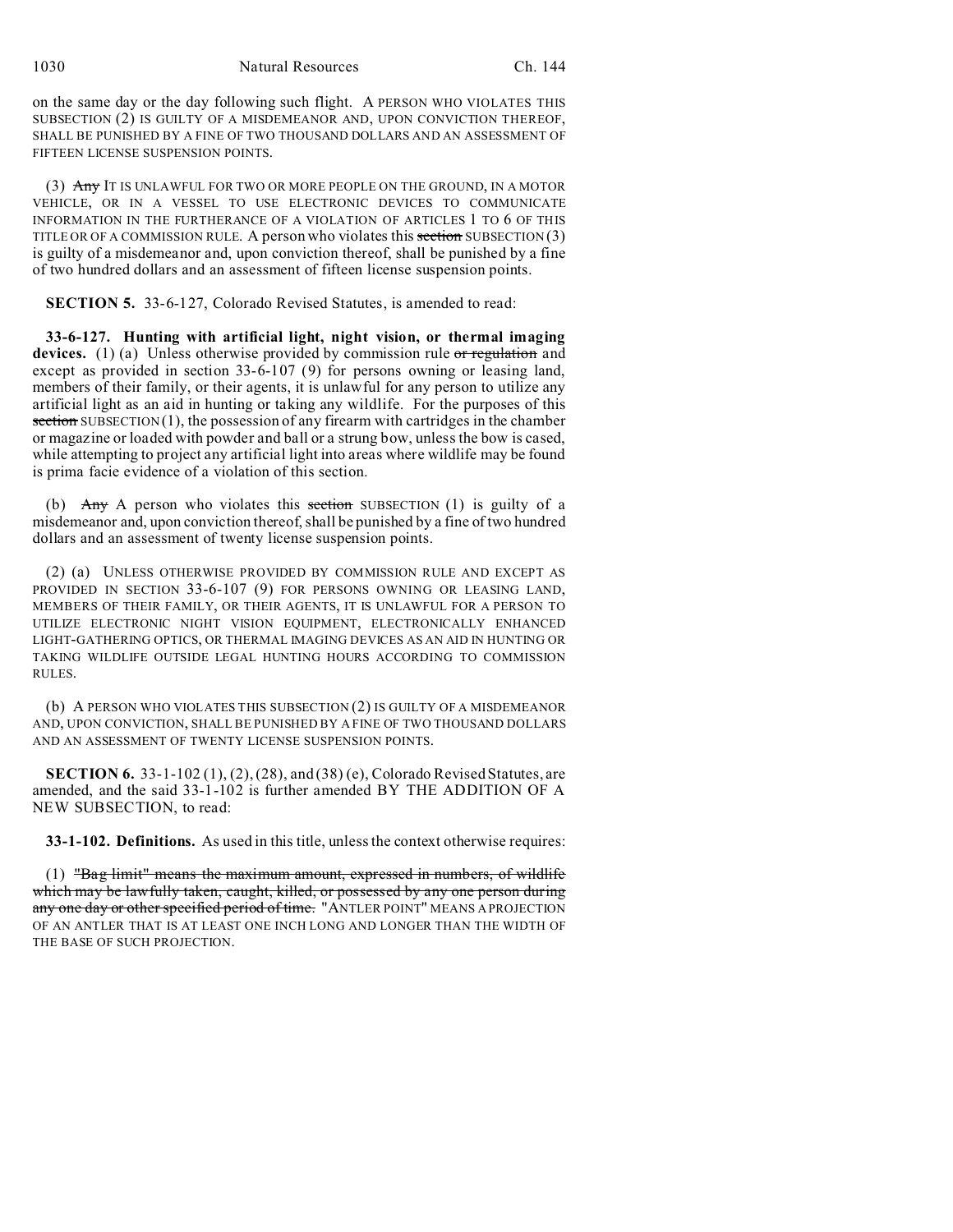(1.5) "BAG LIMIT" MEANS THE MAXIMUM AMOUNT, EXPRESSED IN NUMBERS, OF WILDLIFE THAT MAY BE LAWFULLY TAKEN, CAUGHT, KILLED, OR POSSESSED BY A PERSON DURING ONE DAY OR OTHER SPECIFIED PERIOD OF TIME.

(2) "Big game" means elk, white-tailed deer, mule deer, moose, rocky mountain bighorn sheep, DESERT BIGHORN SHEEP, rocky mountain goat, pronghorn antelope, black bear, mountain lion, and all species of large mammals that may be introduced or transplanted into this state for hunting or are classified as big game by the commission.

(28) "Motor vehicle" means  $\frac{day}{dx}$  A self-propelled vehicle, or  $\frac{day}{dx}$  A vehicle drawn by a self-propelled vehicle, by which persons or property may be moved, carried, or transported from one place to another by land water, or air.

(38) (e) Except as provided in paragraph (d) or (d.5) of this subsection (38), a person is presumed DEEMED, FOR THE PURPOSES OF THIS TITLE, to have terminated his or her Colorado residence if the person APPLIES FOR, PURCHASES, OR accepts any A resident hunting, fishing, or trapping license issued by another state or foreign country; registers to vote in any other ANOTHER state or foreign country; or accepts a driver's license that shows an address other than in Colorado.

**SECTION 7.** 33-4-117 (1), (2), and (3), Colorado Revised Statutes, are amended to read:

**33-4-117.** Youth licenses - special restrictions and privileges - repeal. (1)  $\Theta$ m or after January 1, 1995, any A person under the age of sixteen years may obtain a combination youth small game hunting furbearer, and fishing license, issued pursuant to section 33-4-102 (1.4) (x), for a fee of one dollar upon showing a hunter education certificate as required by section 33-6-107 (8). Said THE one-dollar fee includes the search and rescue fund surcharge imposed under section 33-1-112.5 (2) (a).

(2) Every person hunting with a combination youth small game hunting furbearer, and fishing license shall at all times be accompanied by a person eighteen years of age or older as required by section 33-6-107 (3.5); except that a person of any age who purchases a small game hunting license issued pursuant to section 33-4-102  $(1.4)$  (f) or a furbearer license issued pursuant to section 33-4-102 (1.4) (h) is exempt from this restriction.

(3) Possession of a combination youth small game hunting, furbearer, and fishing license entitles the holder to the full bag and possession limits of fish as set by the commission.

**SECTION 8.** The introductory portion to 33-4-102 (1.4) and 33-4-102 (1.4) (x), Colorado Revised Statutes, are amended to read:

**33-4-102. Types of licenses and fees - repeal.** (1.4) Effective January 1, 1991, The division is authorized to issue the following resident and nonresident licenses and shall collect the following fees therefor, except as otherwise provided pursuant to subsection (1.6) of this section: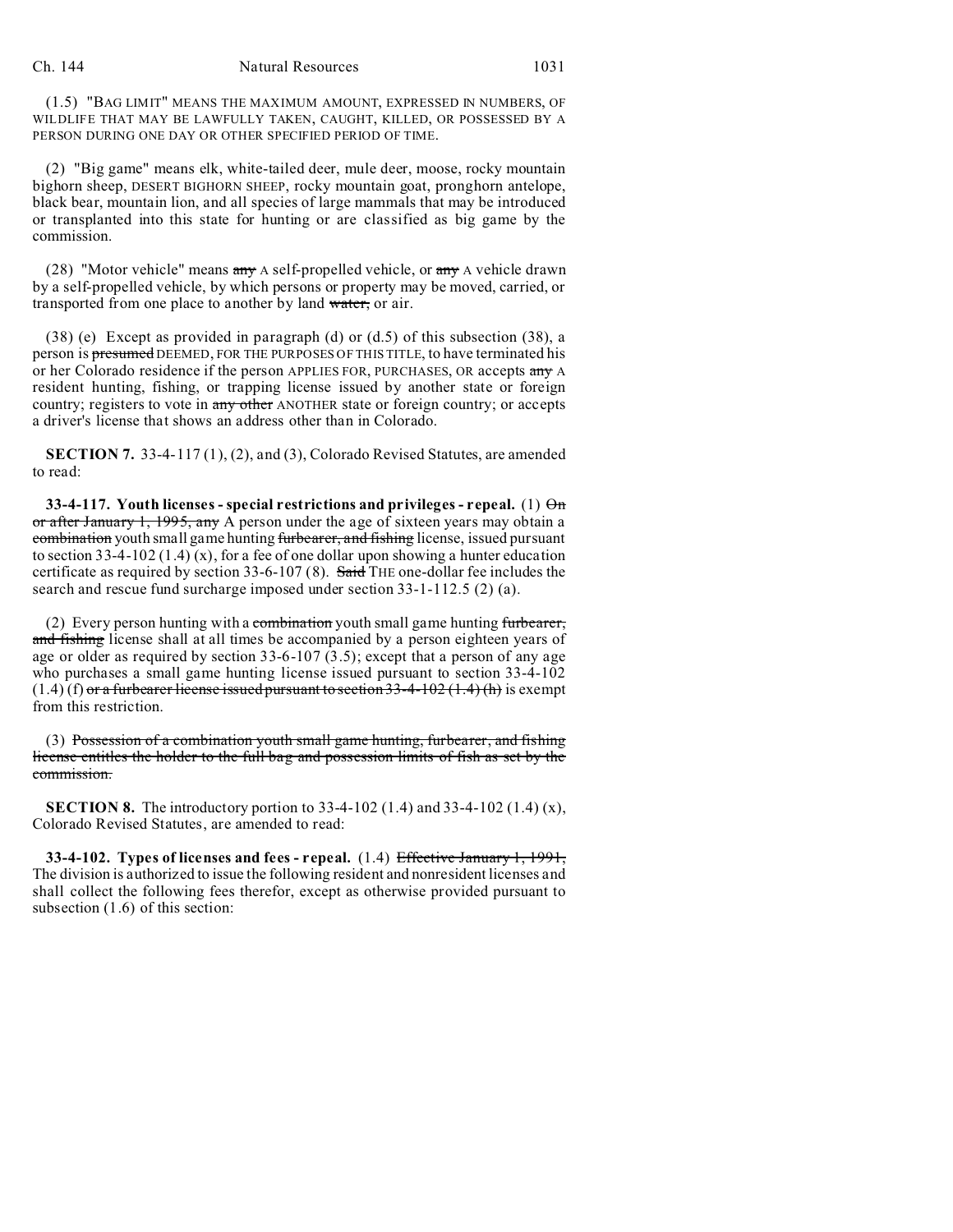|                                               | Fees            |             |
|-----------------------------------------------|-----------------|-------------|
|                                               | <b>Resident</b> | Nonresident |
| $(x)$ Combination Youth<br>small game hunting |                 |             |
| furbearer, and fishing                        | 1.00            | 1.00        |

**SECTION 9.** 33-6-107 (6) and (9), Colorado Revised Statutes, are amended to read:

**33-6-107. Licensing violations - penalties.** (6) Any A person sixteen years of age or over who fishes for or takes fish, amphibians, mollusks, or crustaceans in this state shall have a proper and valid fishing license on his or her person. Persons under sixteen years of age are not required to have a fishing license but AND shall be entitled to only one-half the FULL bag or possession limit set by the commission. any A person who violates this subsection (6) is guilty of a misdemeanor and, upon conviction thereof, shall be punished by a fine of fifty dollars and an assessment of ten license suspension points.

(9) For the purposes of this section, any person, any member of such person's family, or any employee of the person may hunt, trap, or take black-billed magpies, common crows, starlings, English or house sparrows, common pigeons, coyotes, bobcats, red foxes, raccoons, jackrabbits, badgers, marmots, prairie dogs, pocket gophers, Richardson's ground squirrels, rock squirrels, thirteen-lined ground squirrels, porcupines, crayfish, tiger salamanders, muskrats, beavers, exotic wildlife, and common snapping turtles on lands owned or leased by the person without securing licenses to do so, but only when such wildlife is causing damage to crops, real or personal property, or livestock. Any person may kill skunks or rattlesnakes when necessary to protect life or property. The pelts or hides of any mammals taken under this subsection (9) may be transferred, possessed, traded, bartered, or sold by any A person who holds an appropriate small game or furbearer license.

**SECTION 10.** 33-6-119 (1) (a) and (2), Colorado Revised Statutes, are amended, and the said 33-6-119 (1) is further amended BY THE ADDITION OF A NEW PARAGRAPH, to read:

**33-6-119. Pursuit of wounded game - waste of edible game wildlife - use of** wildlife as bait. (1) (a) Except as provided in section 33-6-116 (1), it is unlawful for any A person who SHOOTS AT, wounds, or may have wounded game wildlife to fail to make a reasonable attempt to locate the game wildlife suspected of injury and take it into his OR HER possession. Any A person who violates this paragraph (a) is guilty of a misdemeanor and, upon conviction thereof, shall, with respect to big game, be punished by a fine of one hundred dollars and an assessment of fifteen license suspension points or shall, with respect to small game, be punished by a fine of fifty dollars and an assessment of fifteen license suspension points.

(c) IF THE HUNTER IS UNAWARE OF THE LOCATION OF WILDLIFE AFTER SHOOTING AT IT, FAILING TO GO IMMEDIATELY TO THE LOCATION OF SUCH WILDLIFE WHEN THE SHOT WAS FIRED IS NOT A REASONABLE ATTEMPT TO LOCATE GAME.

(2) Except as otherwise provided in articles 1 to 6 of this title or by rule  $\sigma$